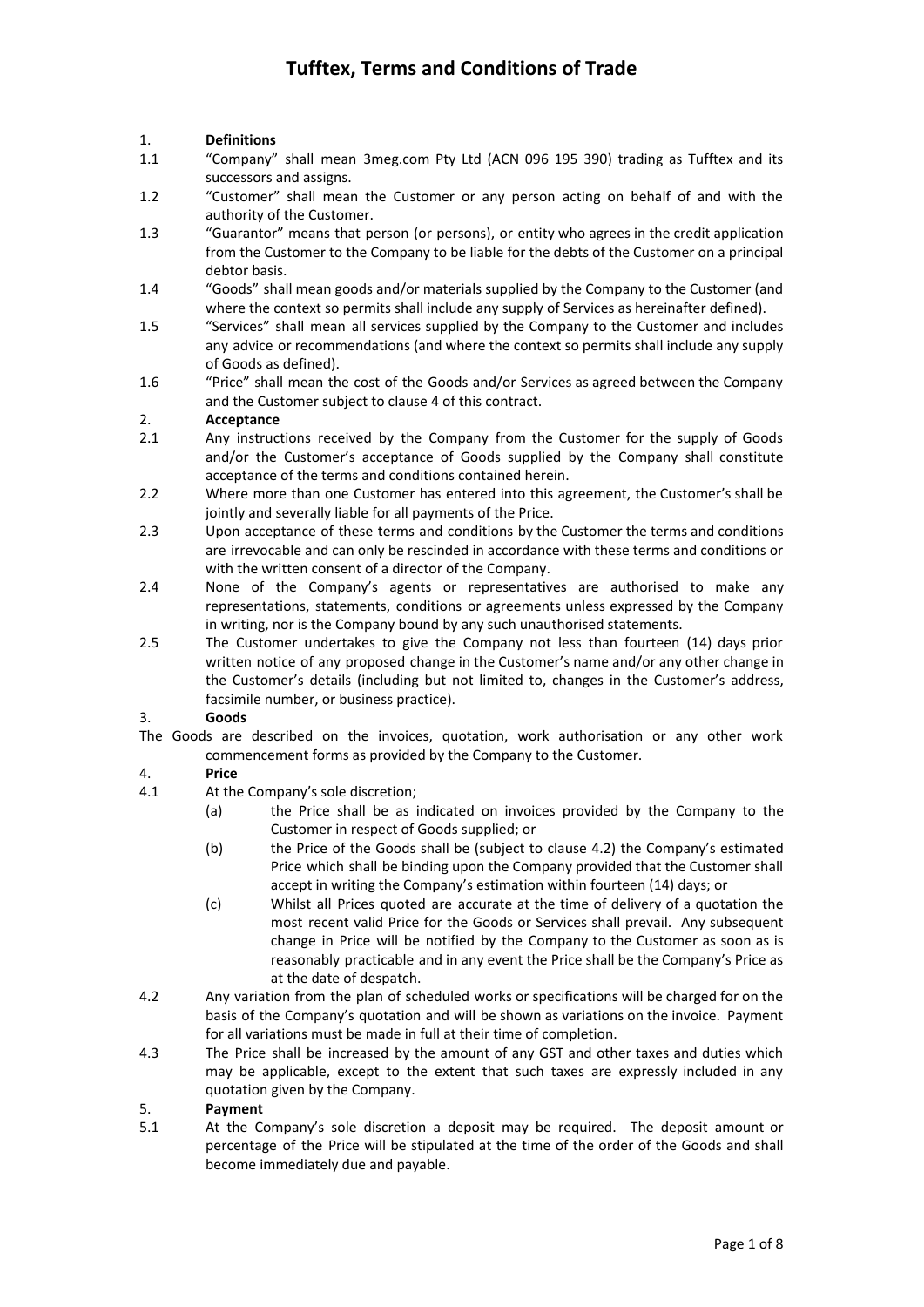- 5.2 Time for payment for the Goods shall be of the essence and will be stated on the invoice, quotation or any other order forms. If no time is stated then payment shall be on delivery of the Goods.
- 5.3 The Company may withhold delivery of the Goods until the Customer has paid for them, in which event payment shall be made before the delivery date.
- 5.4 At the Company's sole discretion, payment for approved Customers shall be made by instalments in accordance with the Company's delivery/payment schedule.
- 5.5 At the Company's sole discretion, for certain approved Customer's payment will be due thirty (30) days following end of month.

## 6. **Delivery/Risk**

- 6.1 If the Company retains property in the Goods nonetheless, all risk for the Goods passes to the Customer on delivery.
- 6.2 Delivery of the Goods shall be made at the address advised by the Customer in the Perth metropolitan area. Outside of the Perth metropolitan area by agreement.
- 6.3 Risk of damage to or loss of the Goods shall pass to the Customer at the time of delivery, or if the Customer wrongfully fails to take delivery of the Goods, the time when the Company has tendered delivery of the Goods.
- 6.4 In the event that the Customer fails to take delivery of the Goods when tendered, the Customer is liable for any costs incurred after the date of delivery (including, but not limited to storage costs, additional transportation costs that exceed those costs contemplated by the agreement between the parties, increased costs of freight and insurance rates not contemplated in the quotation).
- 6.5 Delivery of the Goods to a carrier, either named by the Customer or failing such naming to a carrier at the discretion of the Company for the purpose of transmission to the Customer, is deemed to be a delivery of the Goods to the Customer.
- 6.6 The costs of carriage and any insurance which the Customer reasonably directs the Company to incur shall be reimbursed by the Customer (without any set-off or other withholding whatever) and shall be due on the date for payment of the Price. The carrier shall be deemed to be the Customer's agent.
- 6.7 The Company may deliver the Goods by separate instalments (in accordance with the agreed delivery schedule). Each separate instalment shall be invoiced and paid for in accordance with the provisions in this contract of sale.
- 6.8 Delivery of the Goods to a third party nominated by the Customer is deemed to be delivery to the Customer for the purposes of this agreement.
- 6.9 The failure of the Company to deliver shall not entitle either party to treat this contract as repudiated.
- 6.10 The Company shall not be liable for any loss or damage whatsoever due to the failure by the Company to deliver the Goods (or any of them) promptly or at all.

### 7. **Customer's Disclaimer**

- 7.1 The Customer hereby disclaims any right to rescind, or cancel the contract or to sue for damages or to claim restitution arising out of any misrepresentation made to him by any servant or agent of the Company and the Customer acknowledges that he buys the Goods relying solely upon his own skill and judgement and that the Company shall not be bound by nor responsible for any term, condition, representation or warranty other than the warranty given by the manufacturer of the Goods which warranty shall be personal to the Customer and shall not be transferable to any subsequent Customer.
- 7.2 Where the Company provides Services to the Customer relating to testing, process development, Goods selection, design, detail, contract supervision and contract management, the Company shall exercise its best skill, competence and experience to undertake such services but except as otherwise provided by State and Federal law makes no warranty with respect to such Services.

### 8. **Defects/Returns**

8.1 The Customer shall inspect the Goods on delivery and shall within twenty-eight (28) days of delivery notify the Company of any alleged defect, shortage in quantity, damage or failure to comply with the description or quote. The Customer shall afford the Company an opportunity to inspect the Goods within a reasonable time following delivery if the Customer believes the Goods are defective in any way. If the Customer shall fail to comply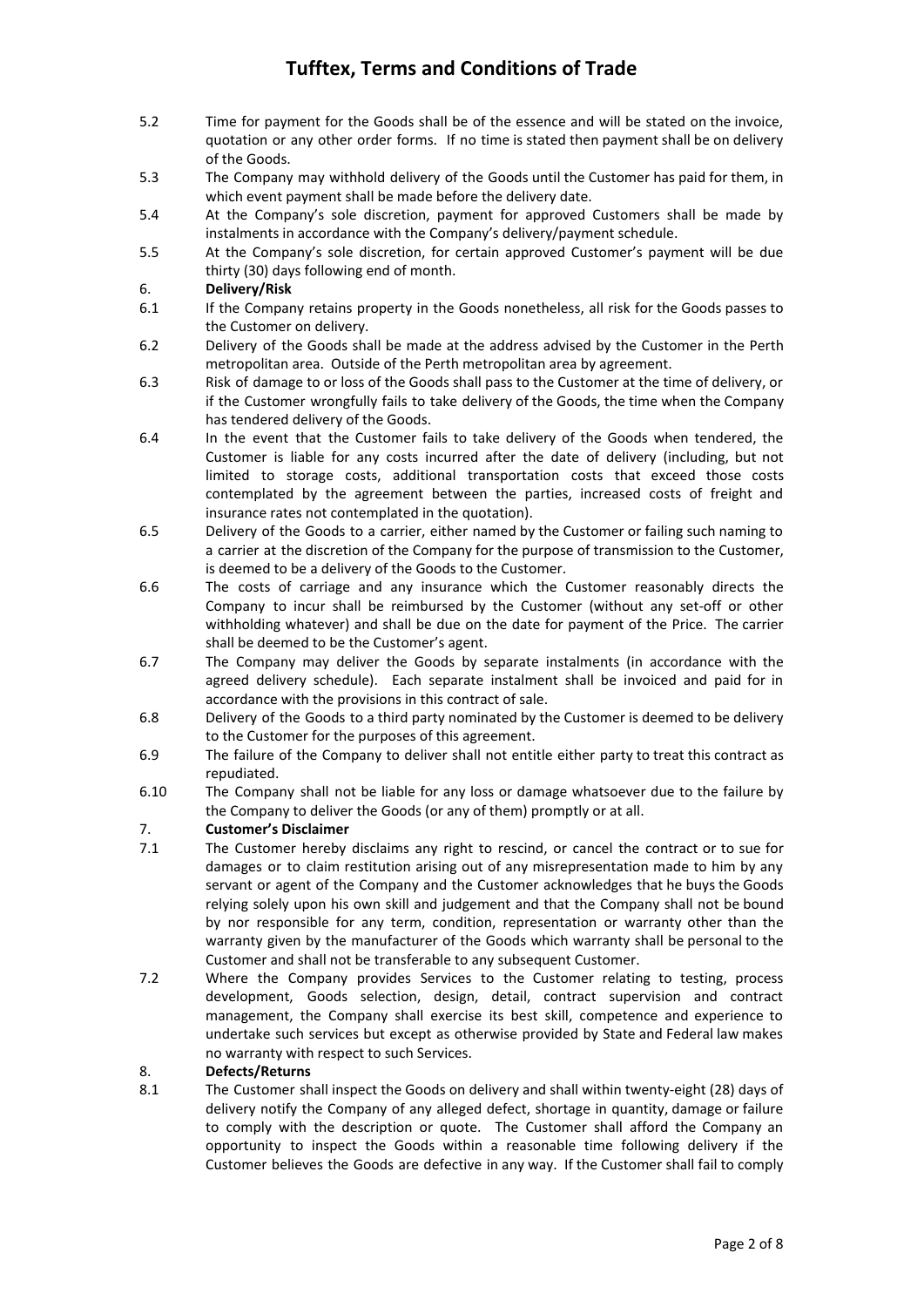with these provisions, the Goods shall be conclusively presumed to be in accordance with the terms and conditions and free from any defect or damage.

- 8.2 For Goods which the Company has agreed in writing that the Customer is entitled to reject, the Company's liability is limited to either (at the Company's discretion) replacing the Goods or repairing the Goods provided that:
	- (a) the Customer has complied with the provisions of clause 8.1;
	- (b) the Goods are returned at the Customer's cost within twenty-eight (28) days of the delivery date;
	- (c) the Company will not be liable for Goods which have not been stored or used in a proper manner;
	- (d) the Goods are returned in the condition in which they were delivered and with all packaging material in as new condition as is reasonably possible in the circumstances.
- 8.3 The Company may (in its discretion) accept the Goods for credit but this may incur a handling fee of 25% of the value of the returned Goods plus any freight costs associated with the return of the Goods.

## 9. **Warranty**

- 9.1 The Company gives no warranty other than that contained herein, in connection with the sale or use of its Goods or Services. The Company's liability on its warranty shall in no event exceed the contract order value in correcting defects in the Goods and/or the Services supplied.
- 9.2 No warranty is expressed or implied as to fitness or purpose, or operating performance of the Goods where such performance is conditional on empirical factors or on the whole installation or on the individual or overall operation or on the skills of an operator. When suitability, performance, size, number or capacity of the Goods (and if applicable, ancillary attachments whether supplied by the Company or not) is recommended, quoted or selected by the Company to perform a duty either specified by the Customer or estimated by the Company, such recommendation, quotation, or selection shall be based on the Company's best experience, but liability for failure to perform the specified or estimated duty will not be accepted by the Company.
- 9.3 Subject to the conditions of warranty set out in Clause 9.4 the Company warrants that if any defect in any workmanship manufactured by the Company becomes apparent and is reported to the Company in writing within twelve (12) months of the date of delivery (time being of the essence), or in the case of repaired or replaced Goods, within three (3) months from the date of delivery (time being of the essence), then the Company will either (at the Company's sole discretion) repair or replace the defected Goods.
- 9.4 The conditions applicable to the warranty given by Clause 9.3 are:
	- (a) The warranty shall not cover any defect or damage which may be caused or partly caused by or arise through:
		- (i) Failure on the part of the Customer to properly install or maintain any Goods; or
		- (ii) Failure on the part of the Customer to follow any instructions or guidelines provided by the Company; or
		- (iii) Any use of any Goods otherwise than for the original intended application for which the Goods has been specifically designed, including modifications to the Goods or changes in operation which have not been specifically approved by the Company in writing; or
		- (iv) The continued use of any Goods after any defect becomes apparent or would have become apparent to a reasonably prudent operator or user; or
		- (v) Ingress of damp or extraneous material; or
		- (vi) Fair wear and tear, any accident, or act of God.
	- (b) The warranty shall cease and the Company shall thereafter, in no circumstances be liable under the terms of the warranty if the Goods are repaired, altered or overhauled without the Company's approval in writing.
	- (c) The Customer shall afford the Company an opportunity to inspect the Goods within a reasonable time following delivery if the Customer believes the Goods are defective in any way.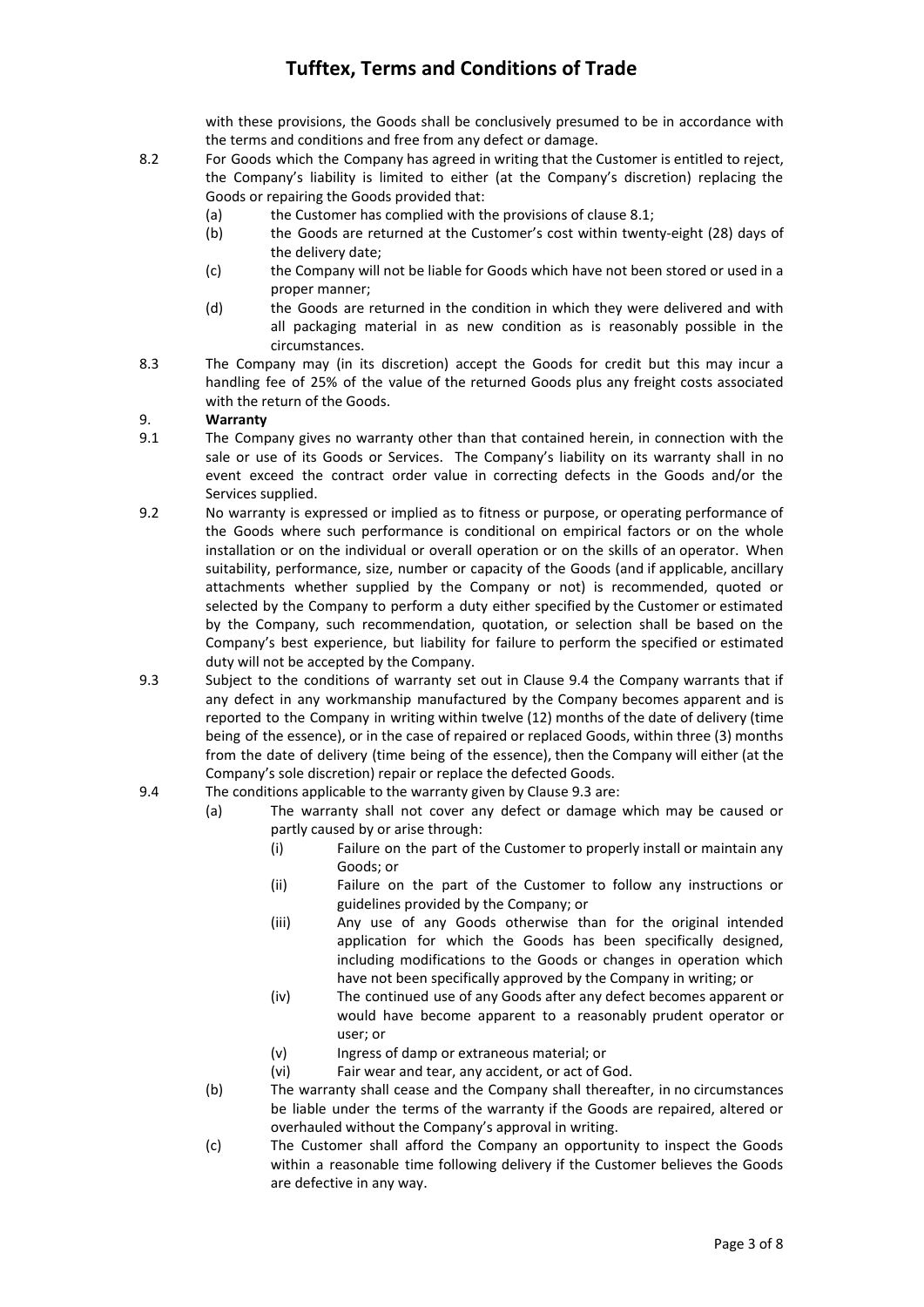- (d) Any defective part replaced will become the Company's property and the repaired or new part will be delivered to the Customer's site by means selected by the Company.
- (e) In respect of all claims the Company shall not be liable to compensate the Customer for any delay in either replacing or repairing the Goods or in properly assessing the Customer's claim.
- (f) Where the Company elects to replace faulty parts, this warranty covers the supply of the replacement parts only and does not cover the change over costs of replacement parts.
- (g) The Company does not provide any warranty with regard to any Customer specified or supplied Goods or materials unless specifically approved in writing and will endeavour to have the supplier provide any warranties on these Goods direct to the Customer.
- 9.5 For Goods not manufactured by the Company, the warranty shall be the current warranty provided by the manufacturer of the Goods. The Company shall be under no liability whatsoever, except for the express conditions as detailed and stipulated in the manufacturers warranty.
- 9.6 In the case of second hand Goods, the Customer acknowledges that he has had full opportunity to inspect the same and that he accepts the same with all faults and that no warranty is given by the Company as to the quality or suitability for any purpose and any implied warranty, statutory or otherwise, is expressly excluded. The Company shall not be responsible for any loss or damage to the Goods, or caused by the Goods, or any part thereof however arising.

### 10. **Australian Consumer Law**

10.1 Nothing in this agreement is intended to have the affect of contracting out of any applicable provisions of the Australian Consumer Law except to the extent permitted by that Act where applicable.

### 11. **Intellectual Property**

- 11.1 Where the Company has designed or drawn Goods for the Customer, then the copyright in those designs and drawings shall remain vested in the Company, and shall only be used by the Customer at the Company's discretion.
- 11.2 The Customer warrants that all designs or instructions to the Company will not cause the Company to infringe any patent, registered design or trademark in the execution of the Customer's order.
- 11.3 All catalogues, drawings, specifications and other data provided by the Company shall remain its property and all technical information, patentable or unpatentable, copyright and registered designs arising from the execution of any orders shall become the property of the Company.

## 12. **Default & Consequences of Default**

- 12.1 Interest on overdue invoices shall accrue from the date when payment becomes due daily until the date of payment at a rate of 12% per annum.
- 12.2 If the Customer defaults in payment of any invoice when due, the Customer shall indemnify the Company from and against all the Company's costs and disbursements including legal costs on an indemnity basis and in addition all of the Company's nominees costs of collection.
- 12.3 Without prejudice to any other remedies the Company may have, if at any time the Customer is in breach of any obligation (including those relating to payment), the Company may suspend or terminate the supply of Goods to the Customer and any of its other obligations under the terms and conditions. The Company will not be liable to the Customer for any loss or damage the Customer suffers because the Company exercised its rights under this clause.
- 12.4 In the event that:
	- (a) any money payable to the Company becomes overdue, or in the Company's opinion the Customer will be unable to meet its payments as they fall due; or
	- (b) the Customer becomes insolvent, convenes a meeting with its creditors or proposes or enters into an arrangement with creditors, or makes an assignment for the benefit of its creditors; or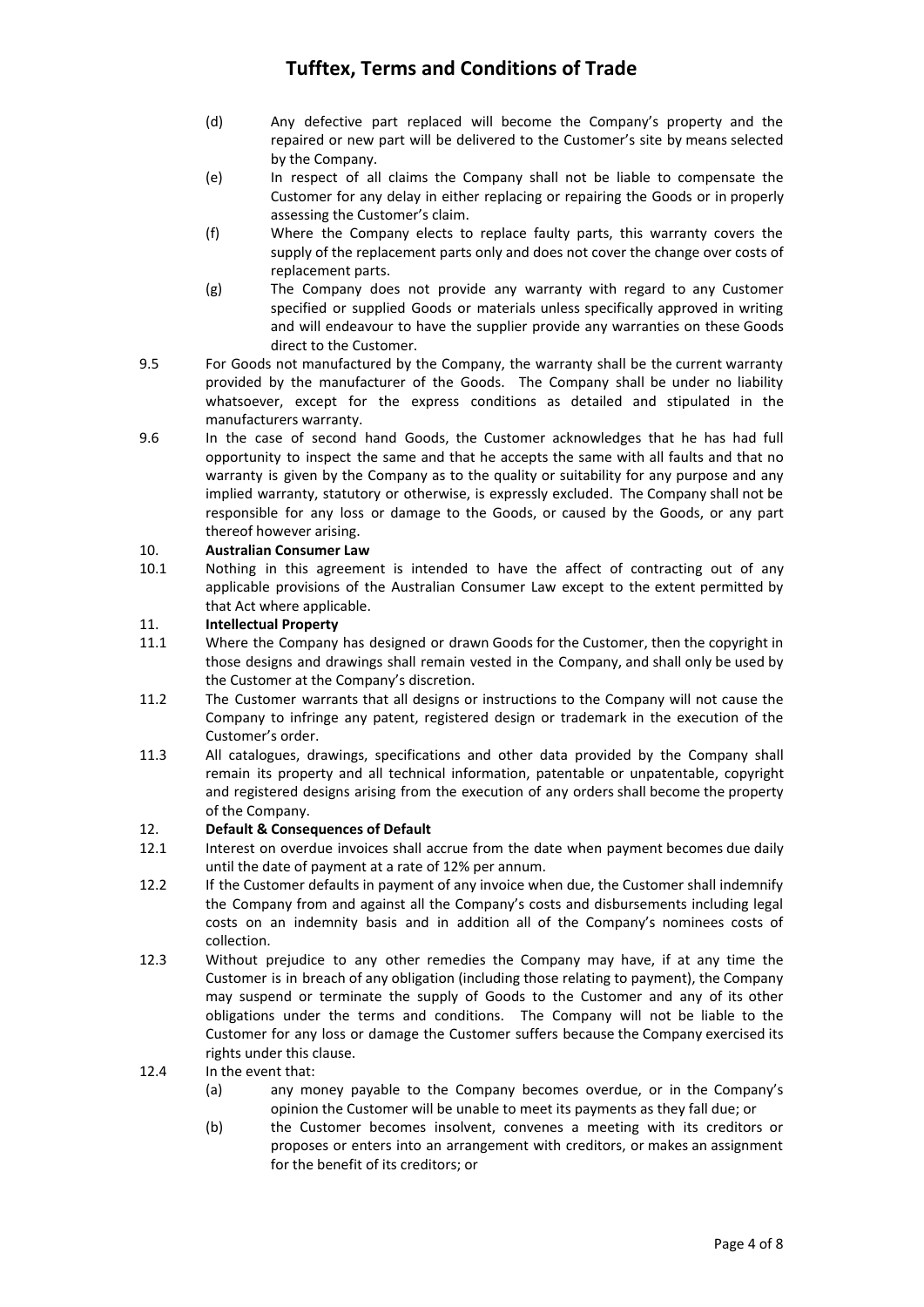(c) a receiver, manager, liquidator (provisional or otherwise) or similar person is appointed in respect of the Customer or any asset of the Customer; then without prejudice to the Company's other remedies at law:

Then:

- (i) the Company shall be entitled to cancel all or any part of any order of the Customer which remains unperformed in addition to and without prejudice to any other remedies; and
- (ii) all amounts owing to the Company shall, whether or not due for payment, immediately become payable.

## 13. **Title**

- 13.1 It is the intention of the Company and agreed by the Customer that property in the Goods shall not pass until:
	- (a) The Customer has paid all amounts owing for the particular Goods; and
	- (b) The Customer has met all other obligations due by the Customer to the Company in respect of all contracts between the Company and the Customer, and that the Goods shall be kept separate until the Company shall have received payment and all other obligations of the Customer are met.
- 13.2 It is further agreed that:
	- (a) Until such time as ownership of the Goods shall pass from the Company to the Customer the Company may give notice in writing to the Customer to return the Goods or any of them to the Company. Upon such notice the rights of the Customer to obtain ownership or any other interest in the Goods shall cease.
	- (b) If the Customer fails to return the Goods to the Company then the Company or the Company's agent may enter upon and into land and premises owned, occupied or used by the Customer, or any premises as the invitee of the Customer, where the Goods are situated and take possession of the Goods, without being responsible for any damage thereby caused.
	- (c) The Customer is only a bailee of the Goods and until such time as the Company has received payment in full for the Goods then the Customer shall hold any proceeds from the sale or disposal of the Goods on trust for the Company.
	- (d) The Customer shall not deal with the money of the Company in any way which may be adverse to the Company.
	- (e) Receipt by the Company of any form of payment other than cash shall not be deemed to be payment until that form of payment has been honoured, cleared or recognised and until then the Company's ownership of rights in respect of the Goods shall continue.
	- (f) The Customer shall not charge the Goods in any way nor grant nor otherwise give any interest in the Goods while they remain the property of the Company.
	- (g) The Company may require payment of the Price or the balance of the Price due together with any other amounts due from the Customer to the Company arising out of these terms and conditions, and the Company may take any lawful steps to require payment of the amounts due and the Price.
	- (h) The Company can issue proceedings to recover the Price of the Goods sold notwithstanding that ownership of the Goods may not have passed to the Customer.
	- (i) Until such time the Customer has the Company's authority to convert the Goods into other products and if the Goods are so converted, the parties agree that the Company will be the owner of the end products.

### 14. **Security and Charge**

- 14.1 Notwithstanding anything to the contrary contained herein or any other rights which the Company may have howsoever:
	- (a) Where the Customer and/or the Guarantor (if any) is the owner of land, realty or any other asset capable of being charged, both the Customer and/or the Guarantor agree to mortgage and/or charge all of their joint and/or several interest in the said land, realty or any other asset to the Company or the Company's nominee to secure all amounts and other monetary obligations payable under the terms and conditions. The Customer and/or the Guarantor acknowledge and agree that the Company (or the Company's nominee) shall be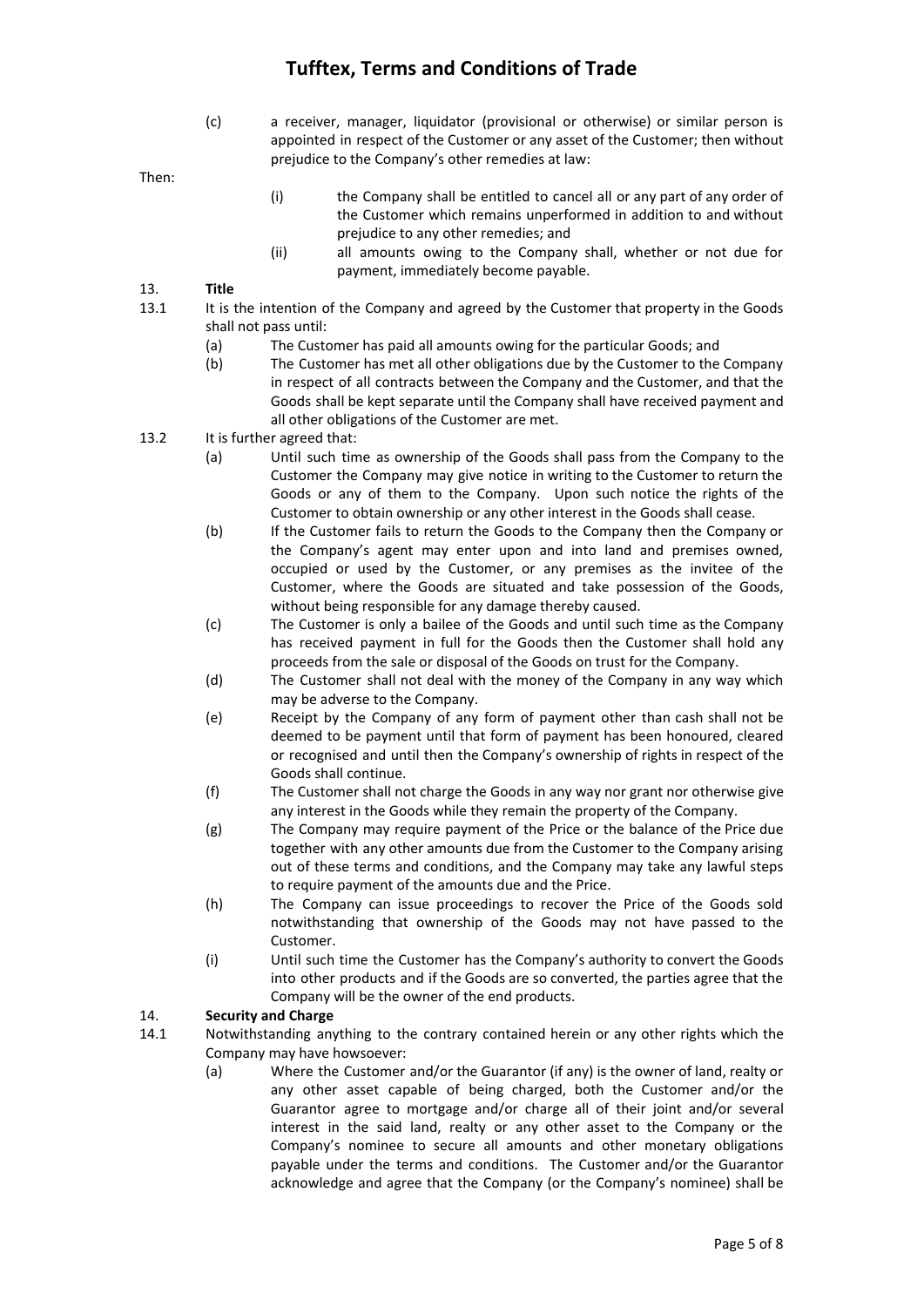entitled to lodge where appropriate a caveat, which caveat shall be released once all payments and other monetary obligations payable hereunder have been met.

- (b) Should the Company elect to proceed in any manner in accordance with this clause and/or its sub-clauses, the Customer and/or Guarantor shall indemnify the Company from and against all the Company's costs and disbursements including legal costs on an indemnity basis.
- (c) To give effect to the provisions of clause 14.1 (a) and (b) inclusive hereof the Customer and/or the Guarantor (if any) do hereby irrevocably nominate constitute and appoint the Company or the Company's nominee as the Customer's and/or Guarantor's true and lawful attorney to execute mortgages and charges (whether registrable or not) including such other terms and conditions as the Company and/or the Company's nominee shall think fit in his/her/its/their absolute discretion against the joint and/or several interest of the Customer and/or the Guarantor in any land, realty or asset in favour of the Company and in the Customer's and/or Guarantor's name as may be necessary to secure the said Customer's and/or Guarantor's obligations and indebtedness to the Company and further to do and perform all necessary and other acts including instituting any necessary legal proceedings, and further to execute all or any documents in the Company's absolute discretion which may be necessary or advantageous to give effect to the provisions of this clause.

## 15. **Cancellation**

- 15.1 The Company may cancel these terms and conditions or cancel delivery of Goods at any time before the Goods are delivered by giving written notice. The Company shall not be liable for any loss or damage whatever arising from such cancellation.
- 15.2 At the Company's sole discretion the Customer may cancel delivery of Goods and/or Services. In the event that the Customer cancels delivery of Goods and/or Services the Customer shall be liable for any costs incurred by the Company up to the time of cancellation.

### 16. **Personal Property Securities Act 2009 (Cth) ("PPSA")**

- 16.1 The security interests created by this agreement attach to the Goods in accordance with the PPSA and the parties confirm that they have not agreed that any security interest granted by this agreement attaches at any later time.
- 16.2 This agreement shall be a security agreement for the purposes of the PPSA.
- 16.3 The Customer agrees to do anything the Company asks the Customer to do to ensure the security interest granted under this agreement is perfected.
- 16.4 The Company may register this agreement as a security agreement or a notice in respect of it at your expense.
- 16.5 The Customer will be responsible for all of the Company's costs in preparing, registering and maintaining any financing statement or financing change statement (each as defined in the PPSA).
- 16.6 The Customer shall not:
	- a. Allow the Goods or the Customer's business to move outside Australia;
	- b. Change its name without notifying the Company;
	- c. Change any ownership or alter the Customer's registered particulars without notifying the Company; or
	- d. Grant any other security interest over the Goods.
- 16.7 If the Customer makes new Goods or other Goods from or with the Goods, which have not been paid for, these new supplied Goods are Goods for the purposes of this agreement
- 16.8 The parties agree not to disclose information of the kind mentioned in Section 275(i) of the PPSA and except in the limited circumstances described in Section 275(7) and neither party will authorise the disclosure of such information.

### 17. **Privacy Act 1988**

- 17.1 The Customer and/or the Guarantor/s agree for the Company to obtain from a credit-reporting agency a credit report containing personal credit information about the Customer and Guarantor/s in relation to credit provided by the Company.
- 17.2 The Customer and/or the Guarantor/s agree that the Company may exchange information about Customer and Guarantor/s with those credit providers named in the Application for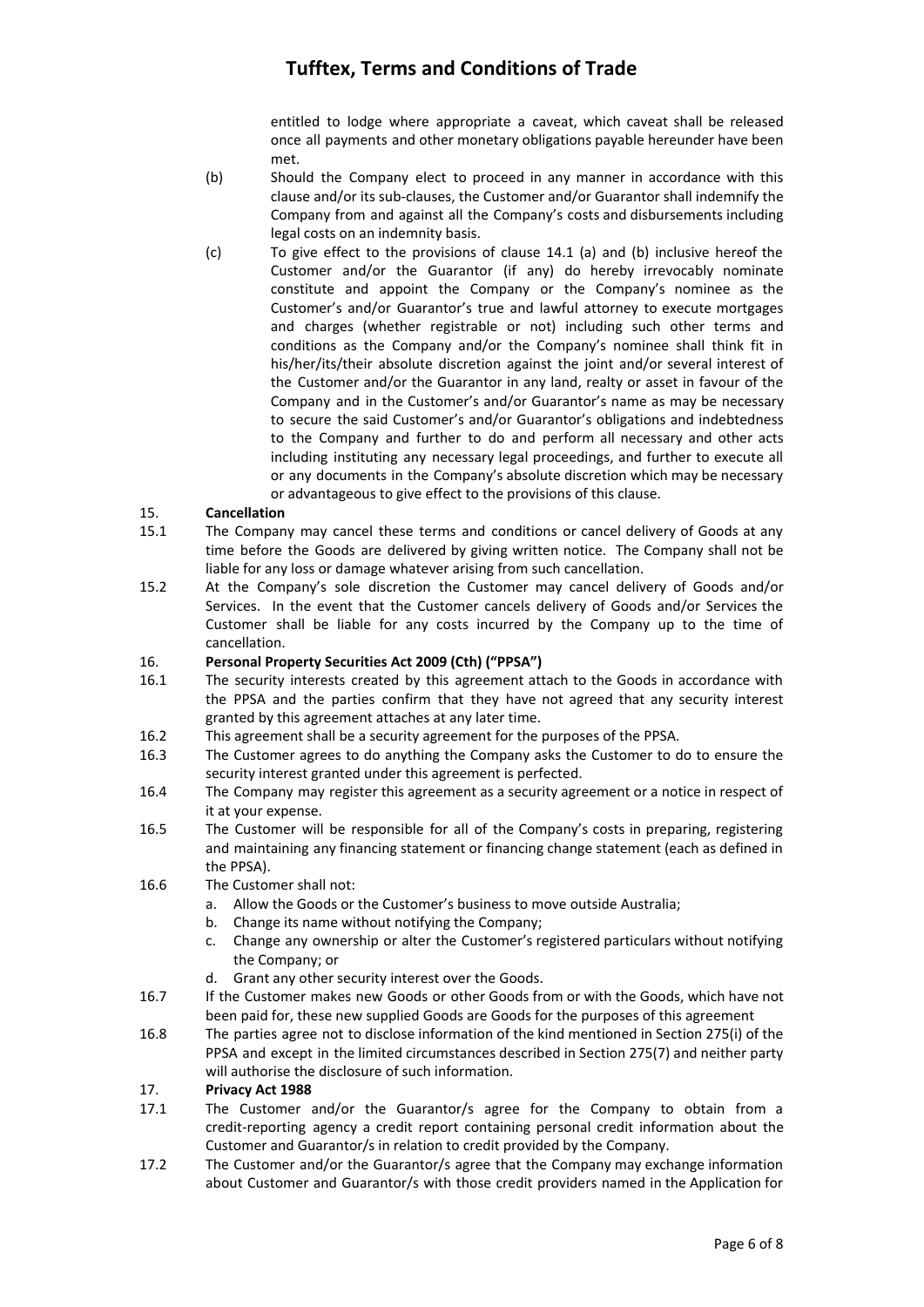Credit account or named in a consumer credit report issued by a reporting agency for the following purposes:

- (a) To assess an application by Customer;
- (b) To notify other credit providers of a default by the Customer;
- (c) To exchange information with other credit providers as to the status of this credit account, where the Customer is in default with other credit providers; and
- (d) To assess the credit worthiness of Customer and/or Guarantor/s.
- 17.3 The Customer consents to the Company being given a consumer credit report to collect overdue payment on commercial credit (Section 19K (1)(h) Privacy Act 1988).
- 17.4 The Customer agrees that Personal Data provided may be used and retained by the Company for the following purposes and for other purposes as shall be agreed between the Customer and Company or required by law from time to time:
	- (a) provision of Services & Goods;
	- (b) marketing of Services and/or Goods by the Company, its agents or distributors in relation to the Services and Goods;
	- (c) analysing, verifying and/or checking the Customer's credit, payment and/or status in relation to provision of Services/Goods;
	- (d) processing of any payment instructions, direct debit facilities and/or credit facilities requested by Customer; and
	- (e) enabling the daily operation of Customer's account and/or the collection of amounts outstanding in the Customer's account in relation to the Services and Goods.
- 17.5 The Company may give information about the Customer to a credit reporting agency for the following purposes:
	- (a) to obtain a consumer credit report about the Customer; and/or
	- (b) allow the credit reporting agency to create or maintain a credit information file containing information about the Customer.

## 18. **Unpaid Company's Rights To Dispose Of Goods**

## 18.1 In the event that:

- (a) the Company retains possession or control of the Goods; and
- (b) payment of the Price is due to the Company; and
- (c) the Company has made demand in writing of the Customer for payment of the Price in terms of this contract; and
- (d) the Company has not received the Price of the Goods,
- then, whether the property in the Goods has passed to the Customer or has remained with the Company, the Company may dispose of the Goods and may claim from the Customer the loss to the Company on such disposal.

## 19. **Lien & Stoppage in Transit**

- 19.1 Where the Company has not received or been tendered the whole of the price, or the payment has been dishonoured, the Company shall have:
	- (a) a lien on the Goods;
	- (b) the right to retain them for the price while the Company is in possession of them;
	- (c) a right of stopping the Goods in transit whether or not delivery has been made or
		- ownership has passed; and
	- (d) a right of resale,
	- (e) the foregoing right of disposal
- provided that the lien of the Company shall continue despite the commencement of proceedings or judgement for the price having been obtained.

### 20. **Limitation of Liability**

- 20.1 The Company shall be under no liability whatever to the Customer for any indirect loss and/or expense (including loss of profit) suffered by the Customer arising out of a breach by the Company of these terms and conditions.
- 20.2 In the event of any breach of this contract by the Company the remedies of the Customer shall be limited to damages. Under no circumstances shall the liability of the Company exceed the Price of the Services.
- 20.3 Under no circumstances shall the Company have any liability whatsoever for: